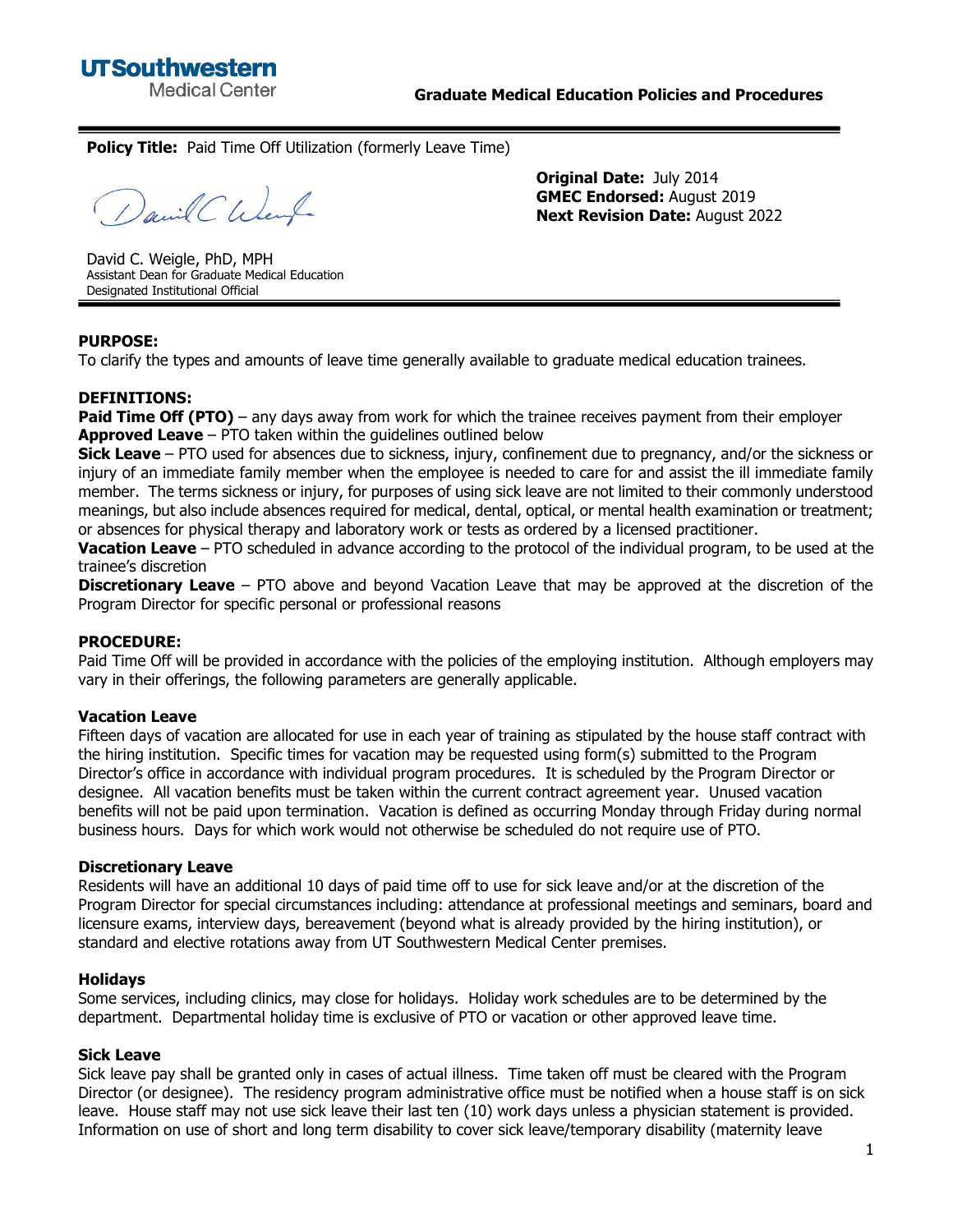# **UTSouthwestern Medical Center**

## **Graduate Medical Education Policies and Procedures**

inclusive) should be referred to the Benefits Program sections. Unused sick leave will not be paid upon termination.

# **Family Medical Leave Act (FMLA)**

House staff are eligible for leave in accordance with the Family and Medical Leave Act (FMLA), which provides up to twelve (12) weeks [twenty-six (26) weeks for military caregiver leave] of unpaid, job- protected leave for FMLA qualifying reasons. Qualifying reasons under the FMLA include the birth, adoption or placement of a child; the employee's own serious health condition; the serious health condition of a spouse, parent or child; a qualifying exigency arising out of the covered active duty of the employee's spouse, parent or child (military exigency leave); or, to provide care for a covered service member with a serious injury or illness if the service member is the employee's spouse, parent, child, or next of kin (military caregiver leave).

- FMLA leave for house staff who are UT Southwestern employees will be handled in accordance with UT Southwestern's Handbook of Institutional Policies and Operating Procedures EMP- 256 Family and Medical Leave and EMP-256P-01 Managing Family and Medical Leave. Employee FMLA leave requests should be submitted to the Program Director, UT Southwestern's GME Office, and Leave Administration (preferably using the FMLA Leave Request Form available from Leave Administration). Leave Administration will determine whether the employee is eligible for FMLA leave, provide the employee with all required forms and notices, and notify the requestor, the Program Director and the UT Southwestern GME Office whether FMLA leave has been approved or denied.
- FMLA leave for house staff who are not UT Southwestern employees will be handled in accordance with the policies and procedures of the employing institution. Non-employee FMLA leave requests should be submitted to the employing institution and copied to the Program Director and the UT Southwestern GME Office. House staff who are granted FMLA leave by their employing institution must provide a copy of the FMLA leave approval reflecting the date and expected duration of the leave to the UT Southwestern GME Office and the Program Director. In general, non-employee house staff who are approved for FMLA leave by their employing institution will also be approved for a period of leave of equal length from the Program.

Requests for foreseeable FMLA leave (e.g., scheduled surgery, birth of a child) should be submitted at least thirty (30) days in advance. Requests for unforeseeable FMLA leave (e.g., medical emergencies, hospitalization) should be submitted as soon as practicable after the house staff member learns of the need for leave. It is the responsibility of the house staff member requesting FMLA leave to provide all required notices, medical documentation and information as required by UT Southwestern or their employing institution. All FMLA leave requests should contain sufficient information about the reason for the leave, its timing, and the anticipated duration for UT Southwestern or the employing institution to be able to determine whether the need for leave may be covered by the FMLA. All house staff will be required to use any applicable, available Paid Time Off concurrently with approved FMLA leave. The Program Director will be responsible for tracking the type of Paid Time Off that will be utilized (e.g., vacation, holiday, sick). House staff who exhaust all available Paid Time Off will be placed in an unpaid status for the duration of the FMLA leave period.

# **State Parental Leave**

UT Southwestern provides up to twelve (12) weeks of unpaid parental leave for eligible employees who are ineligible for FMLA leave coverage for either the birth of a natural child or for the adoption or foster care placement of children under three (3) years of age, as provided for by state law. State Parental Leave for house staff who are UT Southwestern employees will be handled in accordance with EMP- 257 State Parental Leave. House staff who are not eligible for FMLA leave and who are not UT Southwestern employees should consult their employing institution regarding other applicable parental leave policies. Employee requests for State Parental Leave should be submitted to the Program Director, UT Southwestern's GME Office, and Leave Administration. Leave Administration will determine eligibility for State Parental Leave and will notify the employee, the Program Director, and the UT Southwestern GME Office if State Parental Leave is approved or denied. It is the responsibility of the house staff member requesting the State Parental Leave to provide all required notices, documentation and information as required by UT Southwestern. All house staff will be required to use any applicable, available Paid Time Off concurrently with approved State Parental Leave. The Program Director will be